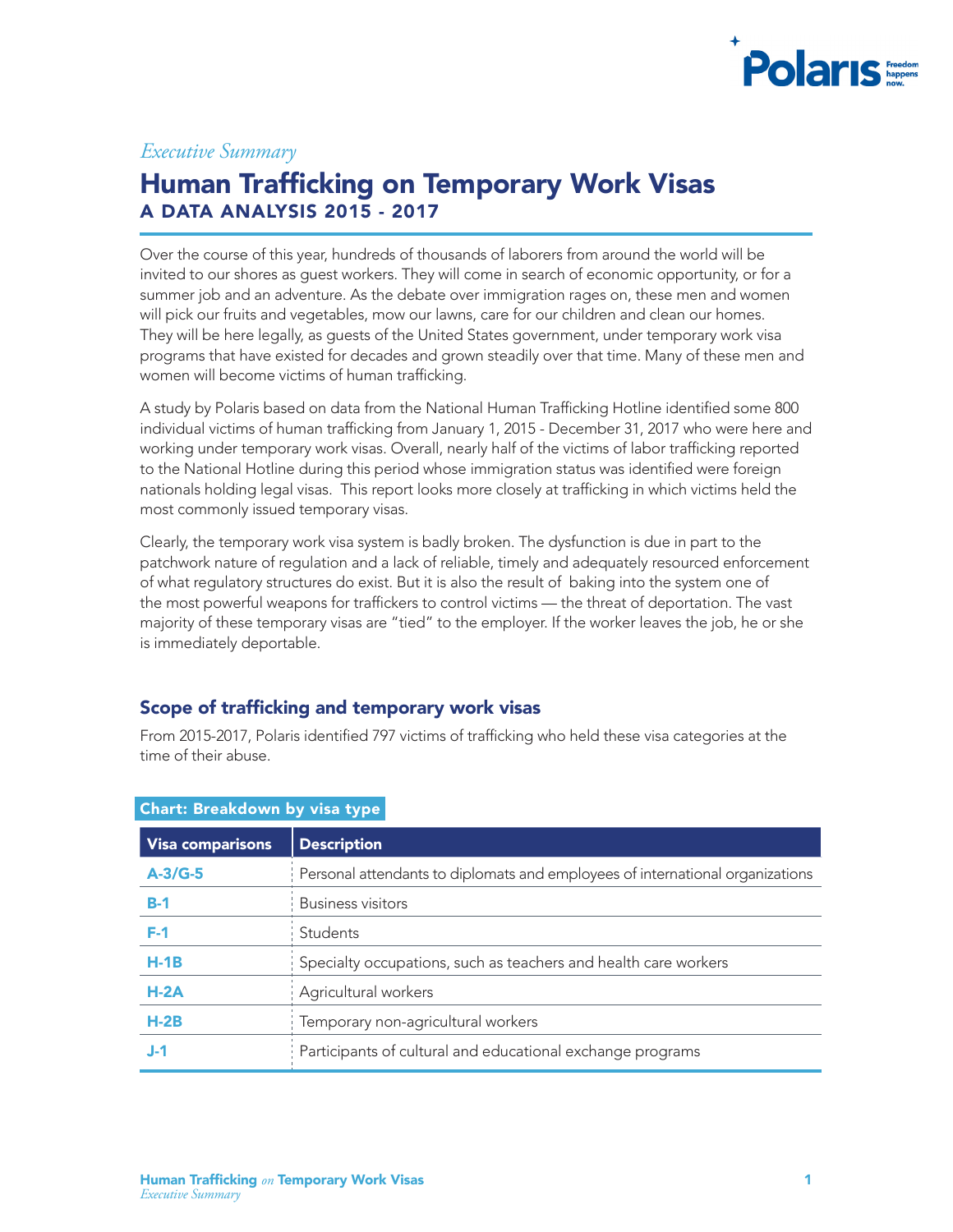

# Chart: Breakdown by visa type



## Top 10 victim nationalities

The majority of victims in Polaris's dataset are men and the most significant source country is Mexico, though Chinese nationals received nearly 1 million more of the visas for the categories focused on in this report.

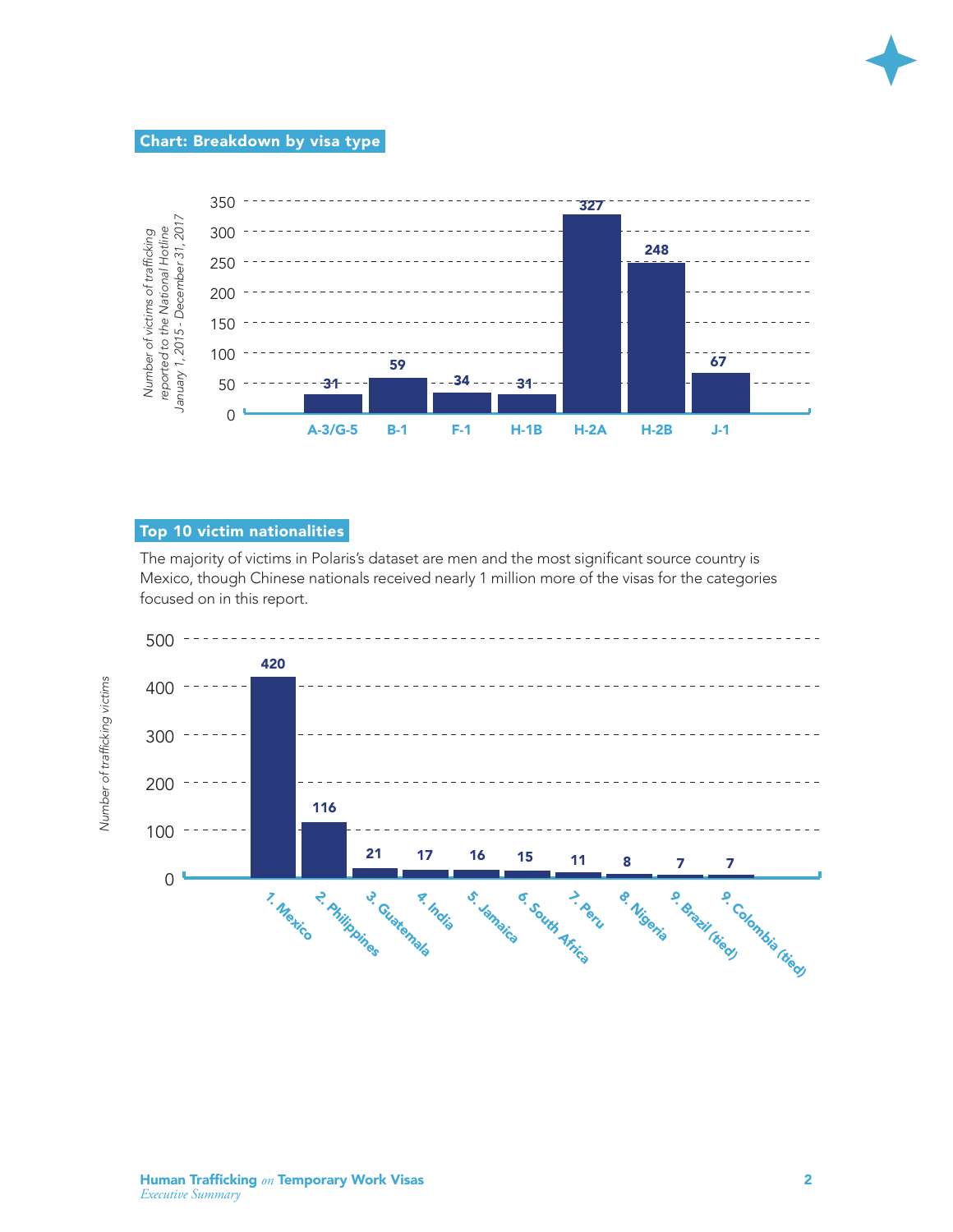

25+705A

Gender

|  | Gender                                 | Number of<br>trafficking victims | <b>Percent of trafficking</b><br>victims ( $N = 797$ ) |
|--|----------------------------------------|----------------------------------|--------------------------------------------------------|
|  | Female                                 | 202                              | 25.35%                                                 |
|  | Male                                   | 558                              | 70.01%                                                 |
|  | Not specified                          | 37                               | 4.64%                                                  |
|  | Total number of<br>trafficking victims | 797                              | 100%                                                   |

#### Types and venues of trafficking



### Top 10 industries of labor trafficking chart

While the agriculture industry had the highest number of victims, it is far from the only industry in which trafficking occurs.

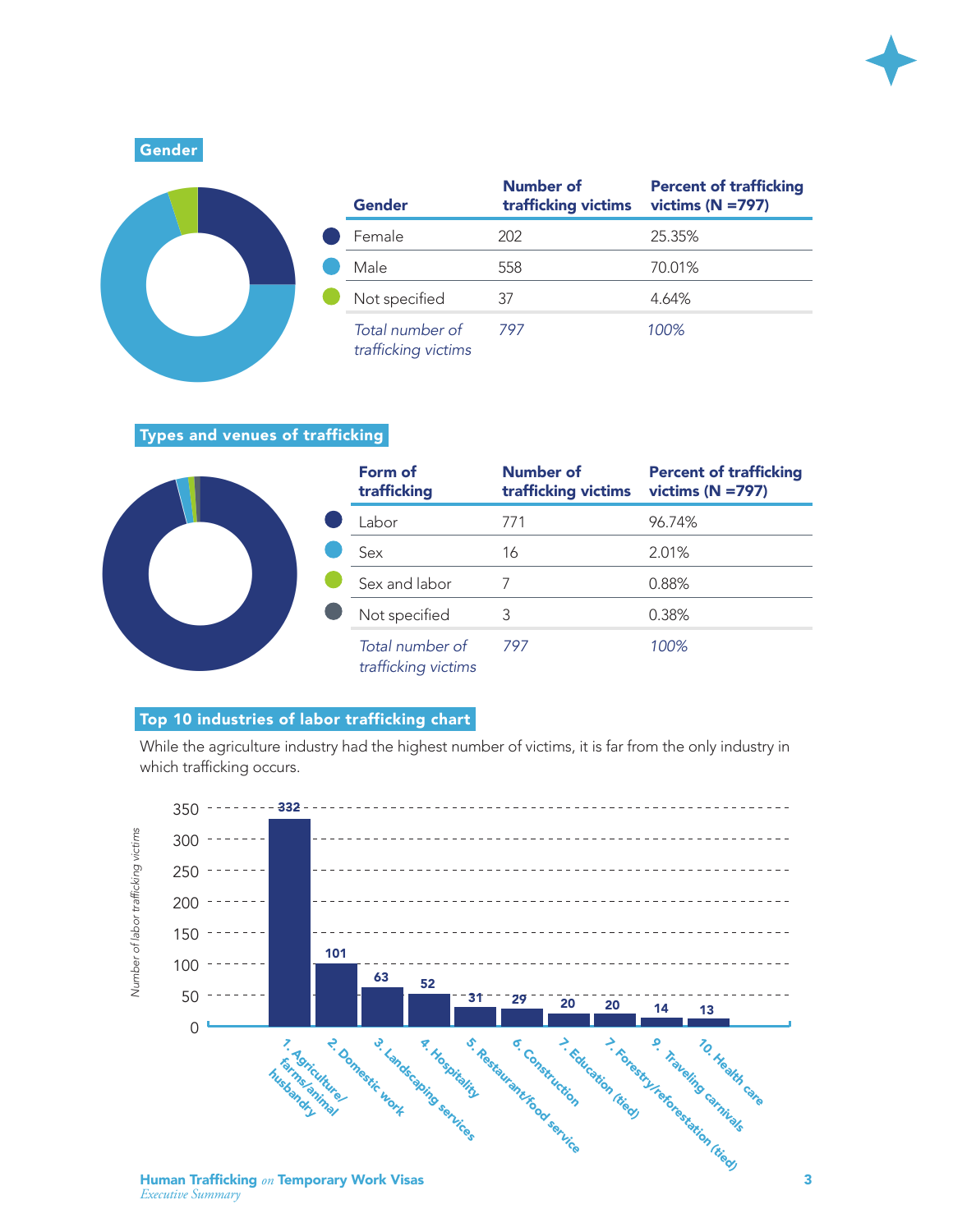

#### Top 5 recruitment methods referenced

Seventy-five percent of all the victims identified in this dataset were recruited through what appeared to be legitimate job offers. Victims were often not clear of the relationship between the person who recruited them and the actual employer.



#### Methods of Control

Each of the 797 victims of trafficking identified by the National Human Trafficking Hotline and BeFree Textline had indications that these individuals experienced some form of control which constituted force, fraud or coercion, and hence had been a victim of severe forms of trafficking under the Trafficking Victims Protection Act (TVPA).

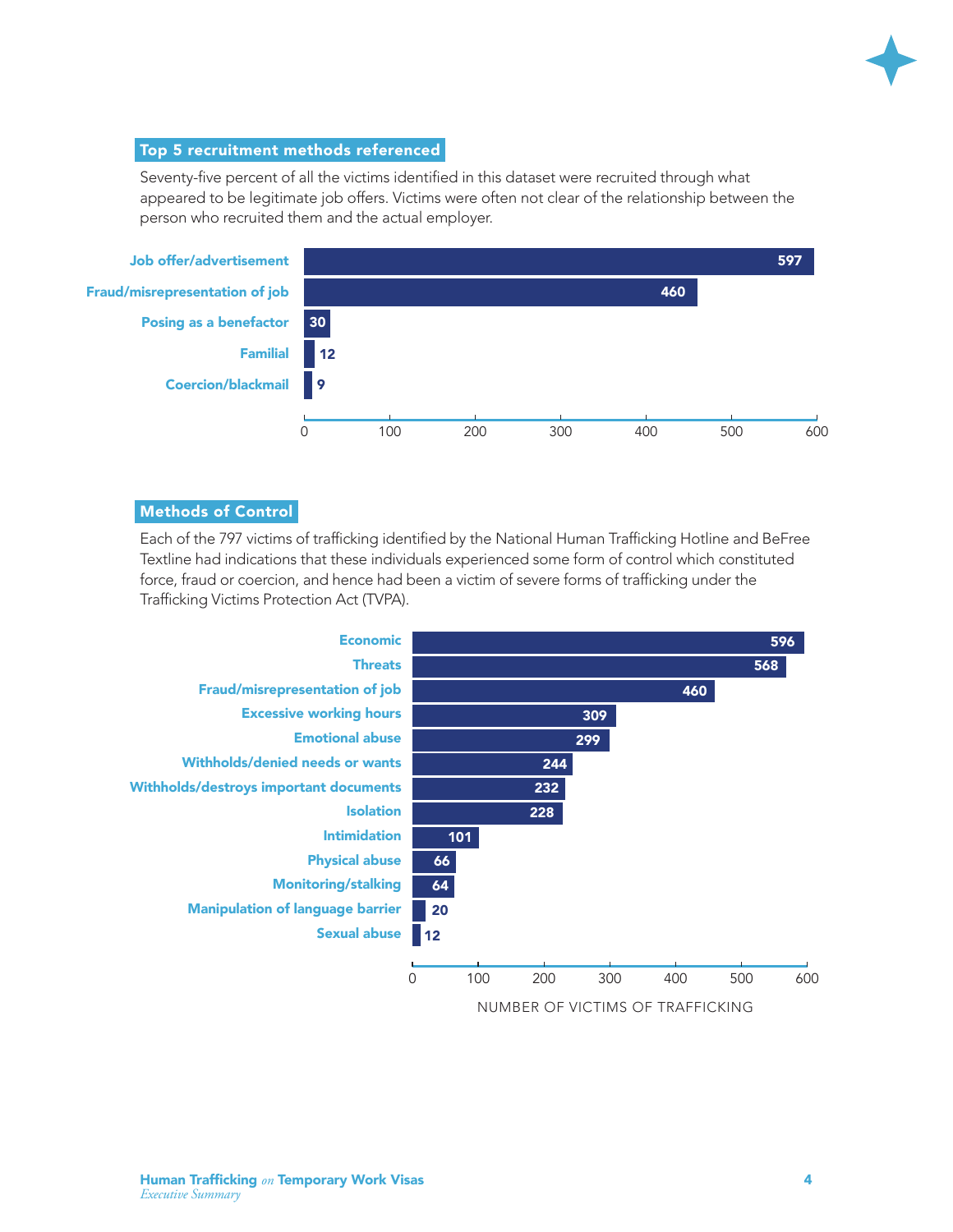

#### Economic abuse

The most common method of control was economic abuse. This kind of abuse is made possible in large part by recruitment fees. These fees, which often amount to thousands of dollars, are not allowed in most cases, but the prohibition is rarely enforced.



### **Threats**

Deportation is the most pervasive and effective threat traffickers use against victims who hold temporary work visas. This threat, which exists to some extent in all trafficking situations involving foreign nationals, becomes a precision weapon in the hands of traffickers controlling temporary work visas tied to a single employer.



NUMBER OF VICTIMS OF TRAFFICKING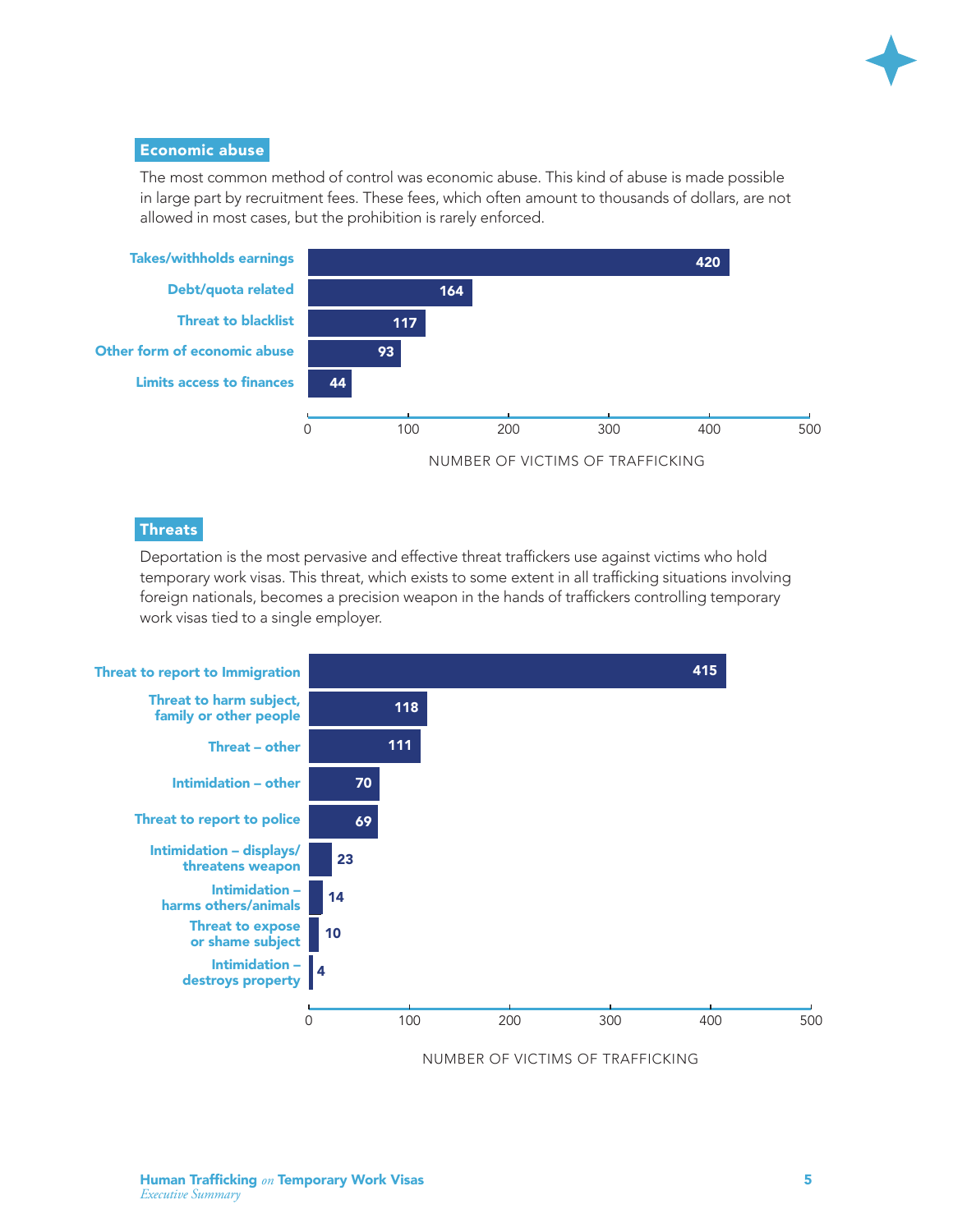

# Ending human trafficking on temporary work visas

The most significant steps the U.S. government can take to end human trafficking on temporary work visas are:

- **1.** Untie all visa categories: Workers should not be tied to a single employer as a condition of their work visa.
- 2. Enforce bans on recruitment fees: Foreign labor recruiters should be barred from collecting any money from would-be visa holders for any services or activities including but not limited to attendance at a recruitment event, paperwork of any kind, and travel services.

In addition, Polaris supports legislative efforts that include

- Adding teeth to the recruitment fee ban by holding companies liable for use of recruiters who charge or take money from workers as a condition of their employment.
- Mandating that recruiters disclose to the worker full and complete information about the terms and conditions of work in the United States.
- Requiring foreign labor contractors to obtain a certificate of registration from the Secretary of Labor.
- Requiring the Secretary of Labor to maintain an updated list of all certified recruiters and enforce vigorous oversight of international recruitment activities.
- Holding recruiters civilly and criminally liable liable for regulation violations.
- Enacting laws like the Visa Transparency Anti-Trafficking Act of 2018, which would create a uniform system for reporting data that the government already collects on temporary visa programs and require that the information be made publicly available.

In addition to these provisions, Polaris, as a member of the International Labor Recruitment Working Group (ILRWG), supports that coalition's principles for an alternative, rights-based model of labor recruitment that would change power dynamics and fundamentally prevent a range of labor abuses:

- 1. Worker control with workers self-petitioning for visas, rather than relying on labor recruiters and employers.
- 2. Employer certification for recruitment with a government-operated job-matching database that employers would apply to in order to post jobs to directly, without using labor recruiters.
- 3. Effective and integrated government oversight including a single database of approved employers, robust enforcement, and strict liability for abuses in recruitment and enforcement.